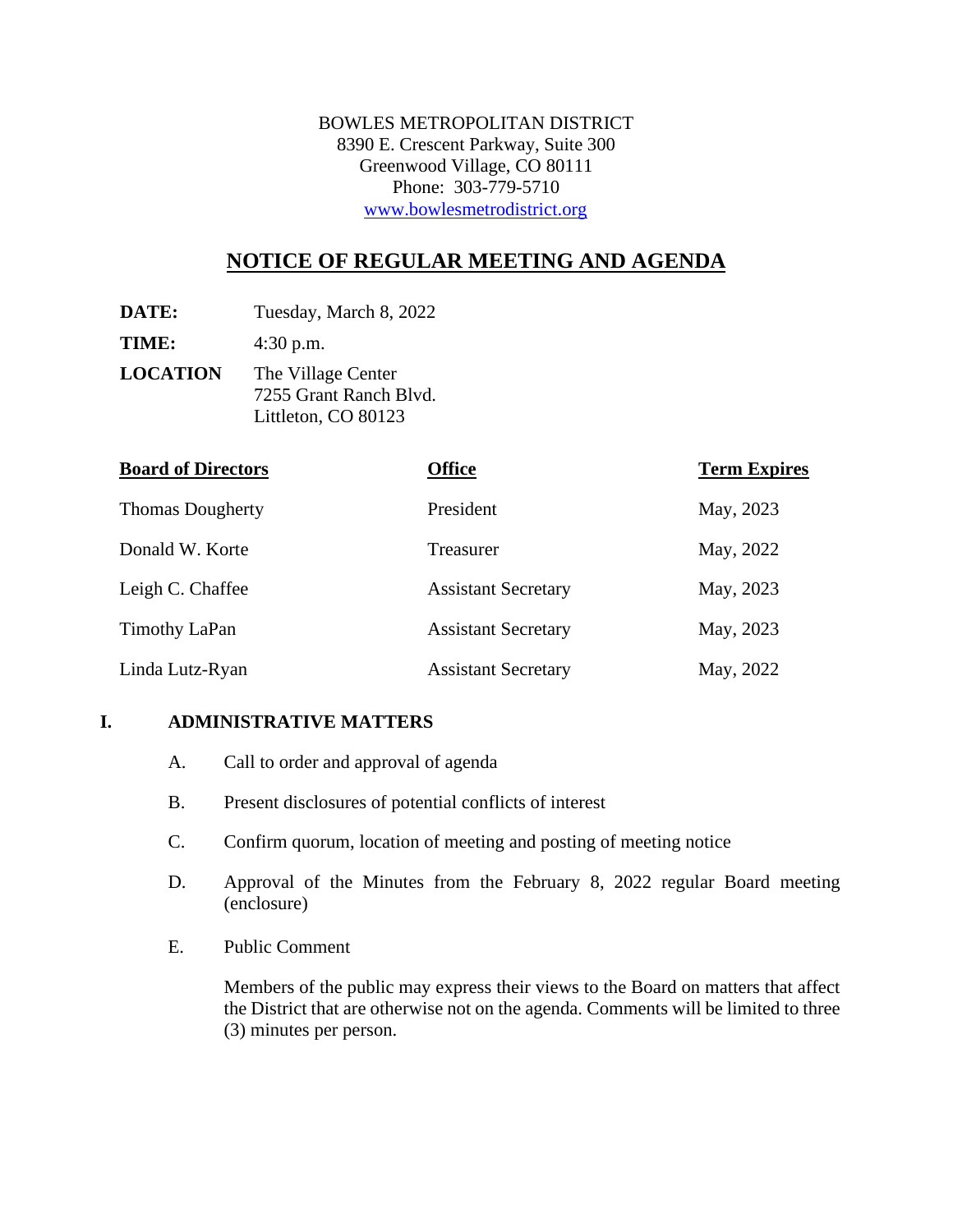#### **II. FINANCIAL MATTERS**

- A. Review and consider approval of January 31, 2022 Financial Statements (to be distributed)
- B. Review and consider approval of claims in the amount of \$ (to be distributed)
- C. Other

## **III. MANAGER MATTERS**

- A. Operational Updates and Action Items
	- 1. Landscape:
		- a. Update on Hydro Systems KDI project and irrigation mapping.
	- 2. Davey Tree:
		- a. General Update (enclosure)
		- b. Review and consider approval of Davey Tree quote to remove trees in Sunset Park in the amount of \$810.00 (enclosure)
	- 3. Park Update:
		- a. Consider request from Mustang Sports Club for park reservation change (enclosure)
	- 4. Pond Update:
		- a. Review and consider approval of EcoResource Proposal for Battery Replacement for Water Sampler in the amount of \$410.00 (enclosure)
	- 5. Isthmus Park Project:
		- a. Review Isthmus Park project timeline (enclosure)
		- b. Review and consider approval of sign exhibit conceptual designs (to be distributed)
- B. Other

## **IV. LEGAL MATTERS**

A. Legal team transition